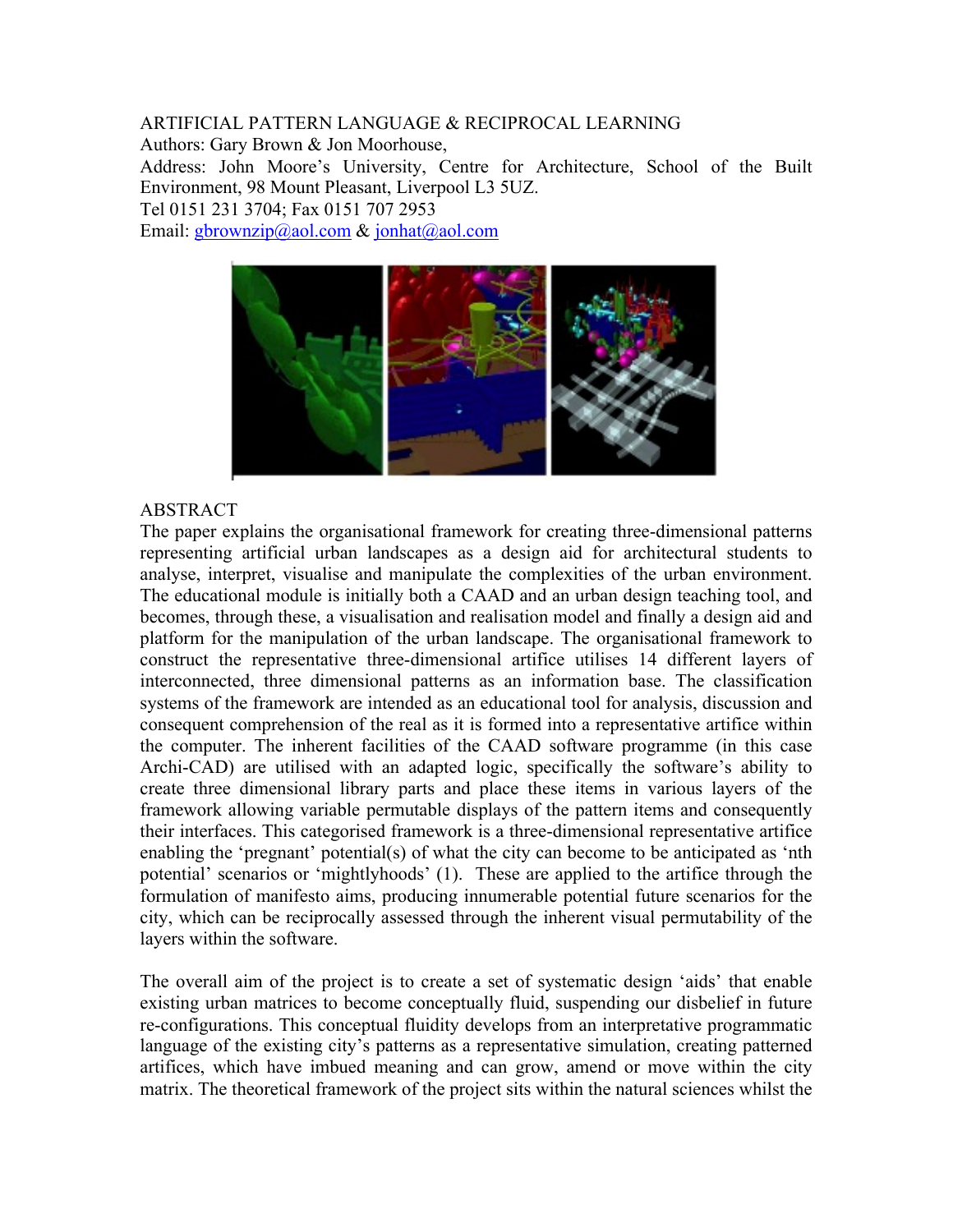representative language it utilises is influenced by media culture and computer technology. Through seating the project firmly within natural science theories, the project endeavours to amend the way that we conceive of the urban landscape, substituting 'our nature' and its reflective artificial patterns (our urban landscape) for biological nature and its reflective patterns. Nature possesses evolutionary patterns which have a base code, where information is strategically related to the environment to produce forms of growth and strategies of behaviour, optimising each particular pattern related to the contextual situation. "Codes are fixed but the way they are expressed or repressed is environmentally dependent. The forms and strategies being the result of extrapolated codes to environmental optimisation" (2) this natural cycle producing patterned entities from its flowing coded repository, which are appropriate for survival. Each entity is an integral part of the natural cycle, formulating in their accretion the dynamic sea which they effect and are reciprocally affected by, producing the constant flow of environmental change revealed through the temporal 'being of things'. The 'being of things' is capricious and interrelated with other entities and contextual mediums; it is indivisible from the whole as an open system, which is interdependent with other successively open systems. The being can in itself be the medium for other entities and groups of beings such as flocks of sheep or blades of grass can be said to form a context. There is then some kind of relationship between the being and the medium, where 'the being of things' should be seen more as emerging from the medium, rather than distinct from the medium because in some way its existence is interdependent with the medium.

These natural theories relate to a more ephemeral pattern language where form is generated through inherent programs or strategies (scripts). These continually adapt in response to environmental flows, flux's and rhythms, generating temporal forms through their convergence and condensation, which are appropriate for particular moments in time. This parallels the premise that our comprehension of environment (hence urbanity) has less to do with defined territories and formal bodies and everything to do with these flows, fluxes and rhythms. Form is transient, never more than a temporal illusion, the 'temporal being of things' representing a formal animation of appropriate solutions growing from one super-positioned state to another. These animated changes reveal the patterns of their strategies and consequently the programs (scripts), which constitute their 'being' (haecceity). Intelligent 'beings' learn to read these 'trace' patterns of existence and it is this pattern recognition, which is inherent to their comprehension and subsequent manipulation of the environment. Pattern recognition enabling intelligent 'beings' to successfully project and intervene in the local environmental patterns for their own benefit. Today's cities can be conceived of as temporal artifices, where our urban landscapes are constructed and consumed as a reflective pattern of the activities of their milieus. Our mapping and representation of these complex patterns of 'being' tends however to set up 'categories' in stasis (frozen patterns), we map that which is a moment in time rather than mapping the forces which shape that moment in time. A new form of representation is required that recognises the dynamics of the environment and the organisational forces generating the processes through which these forms emerge, in order to design appropriate interrelated, adaptive and generative patterns within urban landscapes.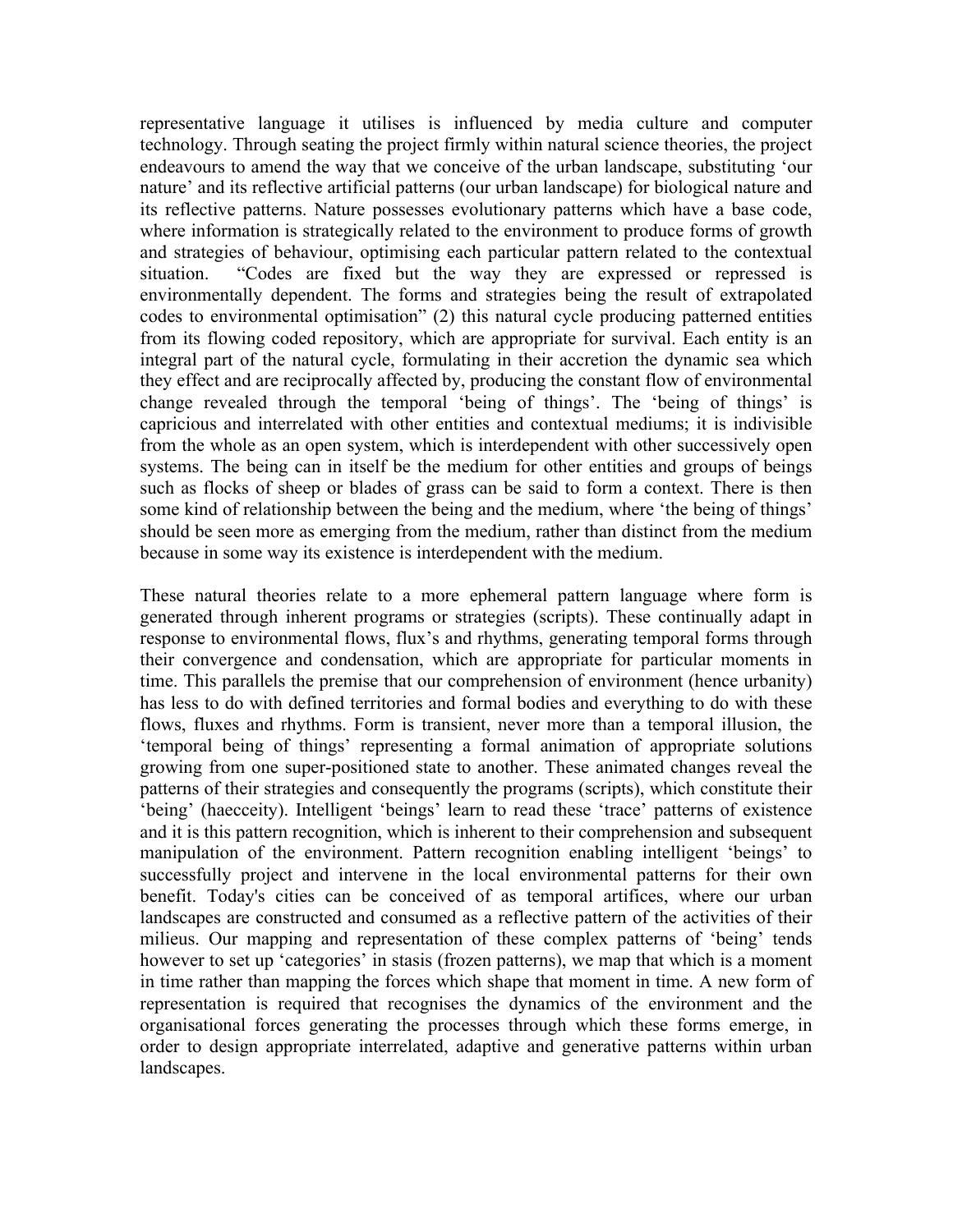Representation is crucial to the comprehension of our environment, whether visual or verbal, representative language is an integral part of our conceptualising process, forming an active and constantly evolving process that serves to communicate, comprehend and problem solve. The design processes in comprehending and subsequent manipulation of environmental complexity tend to conceive through relationships. Grouping things into patterns or categories, where the relationships are "either combinations or similarities" (3) creating patterned associations of data under abstracted themes which are constantly being tested and amended as concepts through the feedback methodology of visual representation and verbal communication. This urban complexity is generated not only from the sheer condensation of form over time as information, but also from urbanities 'core conceptual process' that includes space as delineated but coherent forms supporting activities, which are inextricably linked to their formal definitions, creating a whole from opposites. The usual design aids of block models (real or virtual) seem to preferentially represent the positive formal aspects and miss the essential life-flow of programme activities that permeate the urban space. A design aid similar to sketching, which is not absolute and through its lucid incompletion promotes participation, discussion and active conceptualising, would seem to be more appropriate. Information gathering from the existing city needs to be coordinated by proposing categories of association that allows groups of researchers to discuss and interpret these categories creating their own definitions. The categories utilised, whilst initially simple (as in opposites), can also have cascading subsets of category definitions creating a comprehensible complexity, as long as the routes through the subsets remain apparent. In this case the mapping process takes place under three main categories, 'Immutable image', 'Mutable activity uses' and 'Desirability', producing fifteen subsets of interrelated information within which there are further sub sets. Immutable image is influenced by Kevin Lynch's definitions of 'Image of a City (4), which are abstractly reinterpreted as a group of subsets consisting of *Routes, Negative Nodes, Positive Nodes, Edges and Fields*. This category corresponds to our visual recognition of the elements of the city. They are our visual identification of place and hence belonging creating 'existence footholds'. Mutable activity uses refers to the spatial activities or facilities contained within the fabric envelopes, influenced by Ubiquitous Urbanism (5), the sub set consisting of, *Accommodation, Administration, Communication, Education, Entertainment, Production, Retail, Service, Storage*. Desirability relates to the quality and location of the existing urban landscape, which is dealt with as ten categories of relative percentages.



Veneers: Retail only; Retail, Service and Education; All activity-use categories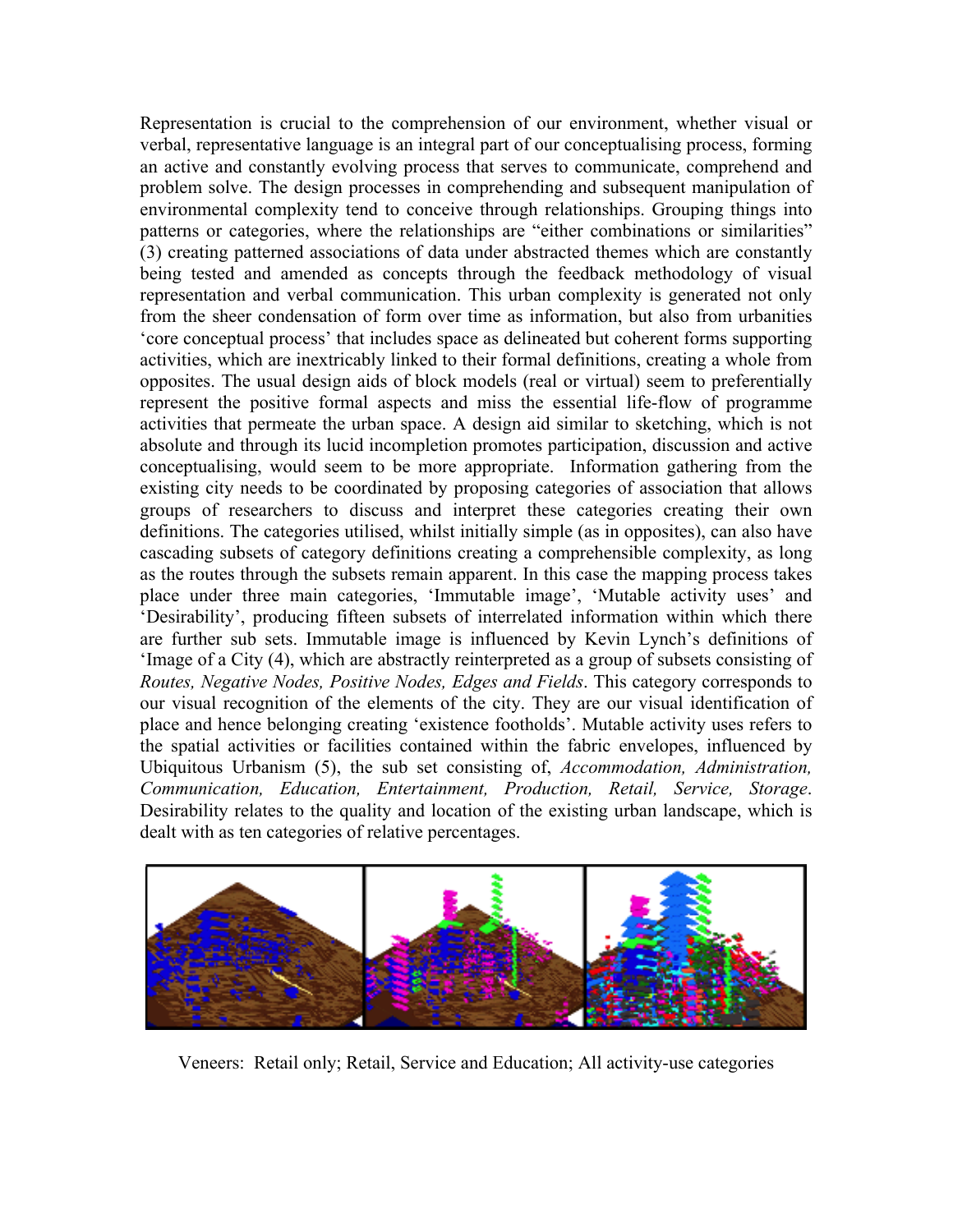The information gathered from the city is initially interpreted as sets of coloured patterns, termed veneers, within extrapolated layers of computer space over a representative artificial landscape. These veneers form the anchors and categorisation platforms for a more complex set of three-dimensional patterns of activity-uses, which are representative of their behavioural strategies for existence within the urban landscape. The base blocks of this three-dimensional pattern system are termed 'sprites' whose physical dimensions are derived from the spatial necessities of our 'activity uses'. The dimensional information emerges from the research of existing use typologies under the nine activity use categories above. Each sprite's dimensions consist of the irreducible activity space associated with the primary functioning of that particular use type. For instance one's humans actions in space performing the requisite task associated with that activity use. This space becomes a three dimensional measure for delineating the 'space-shape' that is termed a sprite. This definition norm does not however relate to all of the activity use types. The sprite formulation can relate to any of the following, (a) based on personal/ machine action space (b) based on machine/ human manoeuvres and resting positions (c) based on construction. The behavioural nature of each of these sprite spaces in relation to the urban landscape is then investigated and coded using three main categories, *accretion, topography* and *field-to-field* relationships. These categories define the space shapes tendency to flock and group generating distinctive morphological shapes that desire particular locations within the urban landscape. The resulting building envelope which is termed a 'megalope pattern' consisting of a grouping of the sprites for other programmatic reasons such as sociability, economy prestige and or process at any particular location. These behavioural programmes are likewise derived from typology studies together with observations of the existing urban landscape in use. The programme for a particular space shape use type might be written as follows: *Field to Field* (a) Locates adjacent to major infrastructure routes and nodes. (b) Locates centrally to the overall market field. (c) Ease of goods and market access essential *Topographic* (a) Public face and image a major consideration, (address hierarchy). (b) Can afford higher rents relative to turnover and profit margins. *Accretive;* (a) Gravitates to ground level, or the pedestrian access plane. (b) Tendency to group symbiotically and form a gravitational matrix along major routes and nodes. (c) Improved logistics through the shared route and node as image. (d) Size determines gravitational attraction. These written scripts are edited into a series of visual graphs, which include all the programming reasoning for the nine 'use types'. Gravitational weighting as a variance from one to four is applied in order to create a symbiotic visual record of the sprites behavioural qualities. The code of each use type emerges from this process as a DNA strip determining how that sprite behaves relative to the artificial urban matrix.



DNA Strip determines Sprite's behaviour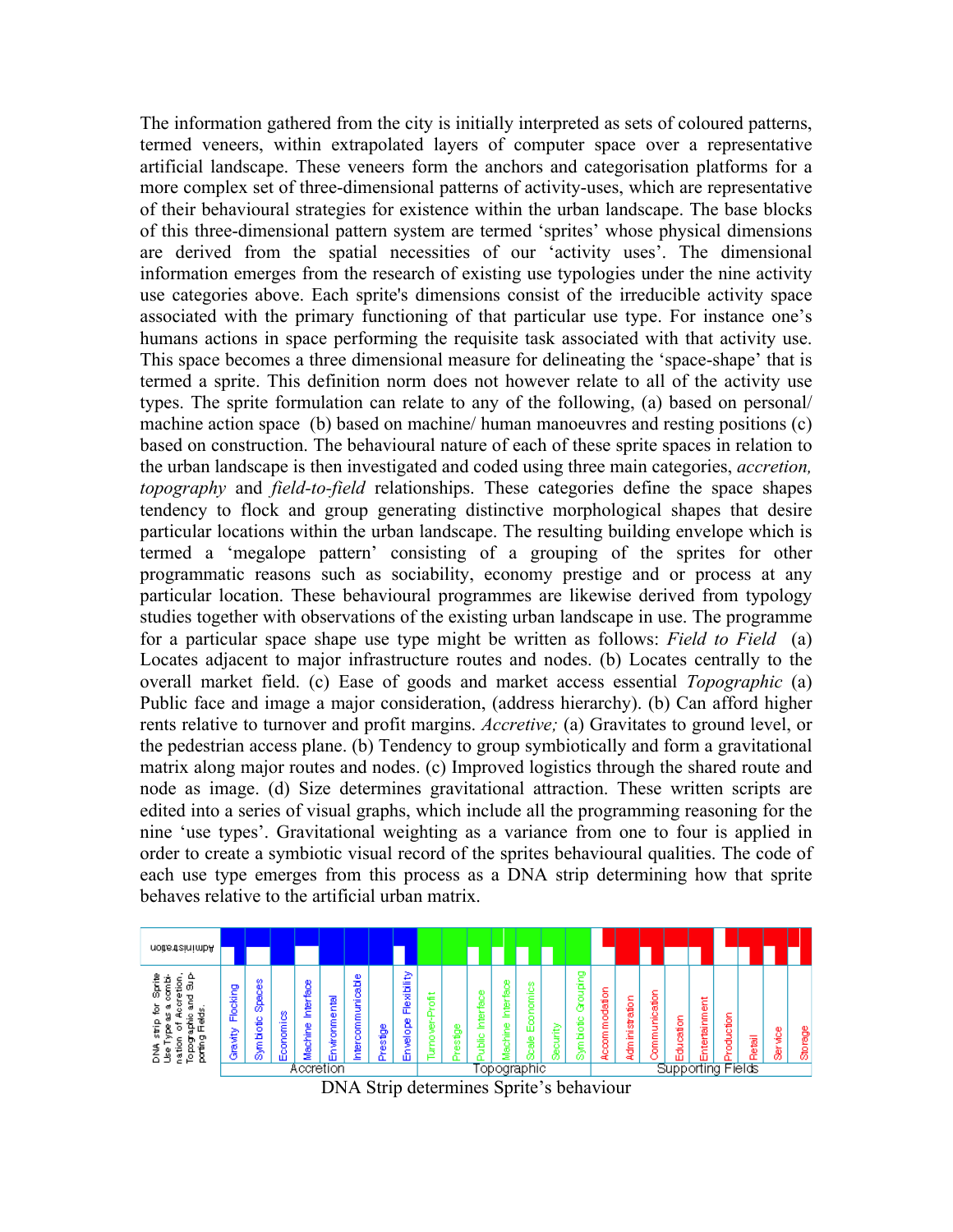The visual language to represent these sprite and megalope patterns was influenced by media icons and computer graphics, a symbology which carries recognisable associations of programme, behaviour or in the case of the media representations of Nike, Coca Cola and Levis, infer a lifestyle. The sprite 'spatial shapes' are interpreted visually into threedimensional icons as mnemonic formal summaries of their programmatic urban 'behavioural nature', creating a pictogram which is similar to that anticipated in the science fiction novel Eon by Greg Bear (6). With this sprite 'space shape' system the physical arrangement of enclosure to the activity space nature is conceptually disassembled in that it can be envisaged as event platforms of activities with a strategic programme. The formal bounds disintegrate such that activity spaces as delineated 'free radicals' can flow to create new configurations and permutations. This disintegration definitive enclosures is conceptually important in order that the design of the urban landscape can become hierarchically more concerned with the 'techne' of space making rather than the 'techne' of form making.

The representational artifice can be seen in any combination of the layers of information by simply turning on and off information layers. Consequently the complexities of city can be visualised in any permutation as the interface of patterns and their programme behaviour. The ability to comprehend the existing city's pattern language enables us to project and intervene in the patterns.



Megalopes: Accommodation; Administration; Communication; Education; Entertainment; Production; Retail; Service; Storage.



Megalope Patterns: Retail only; Retail, Service and Education; All activity-use categories.

A series of aims for potential future cities are then set out as manifesto aims. These can then be used to amend the DNA strip code of the sprites and follow through the process of these programmatic amendments influencing the existing fabric of the city. The amendments conceptually initiate the mobility and flow of the sprites as momentarily free radicals generating new flocking patterns and consequently new morphologies at different locations. This sprite mobility does not in itself necessitate the destruction of existing fabric; they can flow and reform leaving the formal aspects of the urban landscape intact. Pattern conflicts between *mutable facility* and *immutable image* can then be assessed in terms of retaining and or replacing the existing fabric within the holistic